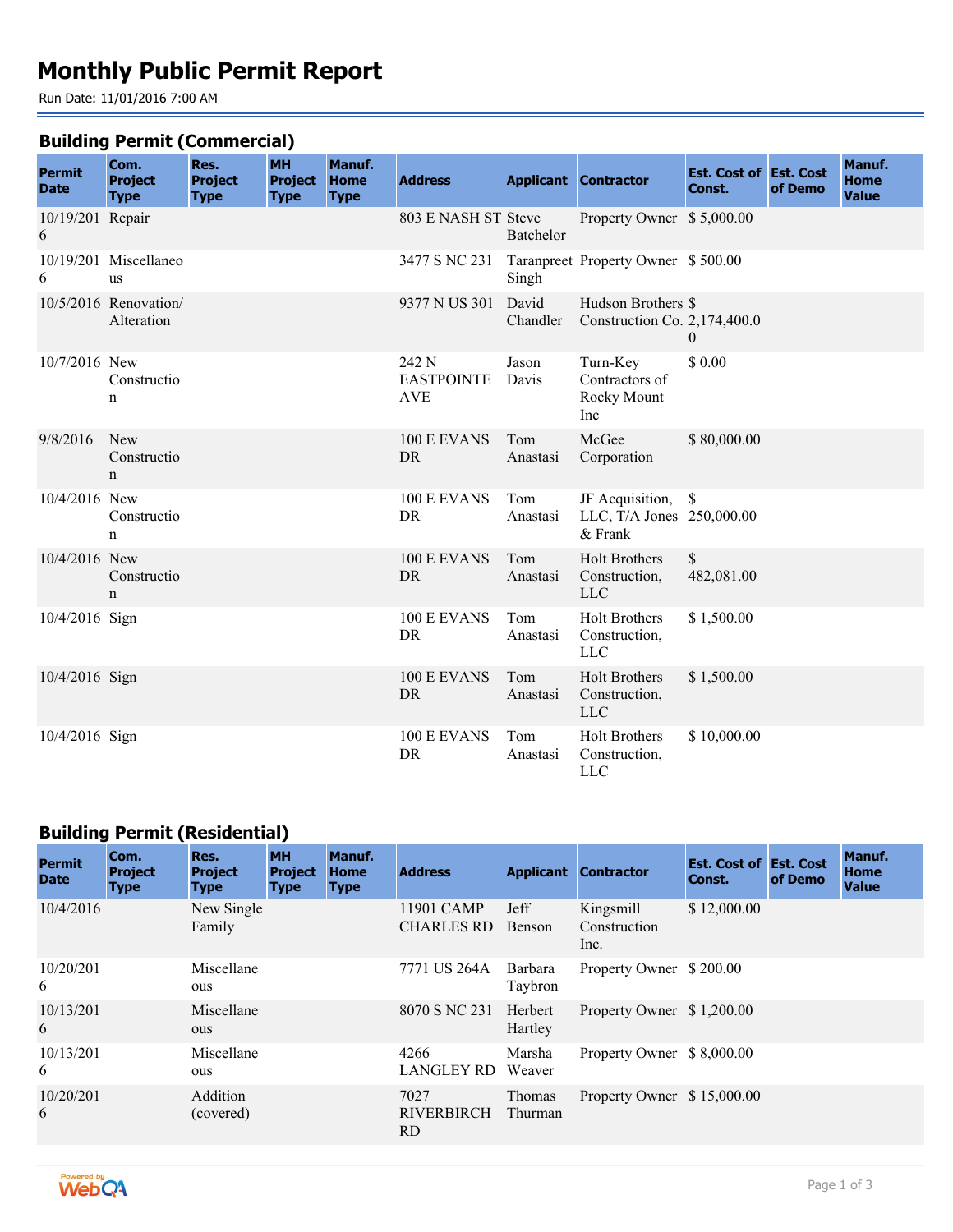# **Building Permit (Residential)**

| <b>Permit</b><br><b>Date</b> | Com.<br><b>Project</b><br><b>Type</b> | Res.<br><b>Project</b><br><b>Type</b> | <b>MH</b><br><b>Project</b><br><b>Type</b> | Manuf.<br><b>Home</b><br><b>Type</b> | <b>Address</b>                               |                        | <b>Applicant Contractor</b>                   | <b>Est. Cost of Est. Cost</b><br>Const. | of Demo | Manuf.<br><b>Home</b><br><b>Value</b> |
|------------------------------|---------------------------------------|---------------------------------------|--------------------------------------------|--------------------------------------|----------------------------------------------|------------------------|-----------------------------------------------|-----------------------------------------|---------|---------------------------------------|
| 9/16/2016                    |                                       | Detached<br>Accessory                 |                                            |                                      | 4397 OLD<br><b>NASH RD</b>                   | Zachary<br><b>Bunn</b> | Property Owner \$18,600.00                    |                                         |         |                                       |
| 9/22/2016                    |                                       | Detached<br>Accessory                 |                                            |                                      | 4670<br>NEEDHAM RD r Visconte                |                        | Christophe Property Owner \$0.00              |                                         |         |                                       |
| 8/26/2016                    |                                       | New Single<br>Family                  |                                            |                                      | 3200 W<br>HAMPTON DR Anthony                 | Joe                    | Four Seasons<br>Contractors,<br><b>LLC</b>    | \$<br>225,000.00                        |         |                                       |
| 10/4/2016                    |                                       | New Single<br>Family                  |                                            |                                      | 1701<br><b>KINGFISHER</b><br><b>CT</b>       | Joe<br>Anthony         | Four Seasons<br>Contractors,<br><b>LLC</b>    | \$<br>210,000.00                        |         |                                       |
| 10/20/201<br>6               |                                       | New Single<br>Family                  |                                            |                                      | 2427<br><b>BAYVIEW DR</b> Anthony            | Joe                    | Four Seasons<br>Contractors,<br><b>LLC</b>    | \$<br>160,000.00                        |         |                                       |
| 10/25/201<br>6               |                                       | Detached<br>Accessory                 |                                            |                                      | 3917<br><b>WINSTEAD</b><br><b>STORE RD</b>   | Rick<br>Cockrell       | Ricky D.<br>Cockrell                          | \$45,000.00                             |         |                                       |
| 10/27/201<br>6               |                                       | New Single<br>Family                  |                                            |                                      | 3881 WOMBLE Dean<br><b>RD</b>                | Holland                | Dean A. Holland \$78,000.00<br>Builders, Inc  |                                         |         |                                       |
| 10/13/201<br>6               |                                       | New Single<br>Family                  |                                            |                                      | 4390<br><b>BURLEIGH DR Holland</b>           | Dean                   | Dean A. Holland \$<br>Builders, Inc.          | 210,000.00                              |         |                                       |
| 10/13/201<br>6               |                                       | Detached<br>Accessory                 |                                            |                                      | 4390<br><b>BURLEIGH DR Holland</b>           | Dean                   | Dean A. Holland \$ 8,200.00<br>Builders, Inc. |                                         |         |                                       |
| 9/28/2016                    |                                       | New Single<br>Family                  |                                            |                                      | 909 SWAN RD Dean                             | Holand                 | Dean A. Holland \$<br>Builders, Inc.          | 190,000.00                              |         |                                       |
| 10/5/2016                    |                                       | New Single<br>Family                  |                                            |                                      | 484<br><b>BREEDLOVE</b><br><b>RD</b>         | Dean<br>Holland        | Dean A. Holland \$78,000.00<br>Builders, Inc. |                                         |         |                                       |
| 10/20/201<br>6               |                                       | New Single<br>Family                  |                                            |                                      | 258 SANDY<br><b>CROSS RD</b>                 | Michael<br>Langley     | Michael Terry<br>Langley                      | \$70,000.00                             |         |                                       |
| 10/28/201<br>6               |                                       | New Single<br>Family                  |                                            |                                      | <b>8141 TAR</b><br><b>RIVER</b><br>CHURCH RD | Michael<br>Langley     | Michael Terry<br>Langley                      | \$85,000.00                             |         |                                       |
| 9/26/2016                    |                                       | New Single<br>Family                  |                                            |                                      | 3738 CAITLIN Donald<br>DR                    | Poland                 | Poland Builders \$                            | 145,000.00                              |         |                                       |
| 10/6/2016                    |                                       | Swimming<br>Pool                      |                                            |                                      | 261 PRIVATE<br>LN                            | David<br>Smith         | Elite Pools and<br>Hardscapes                 | \$67,715.00                             |         |                                       |
| 10/18/201<br>6               |                                       | Moving<br><b>Building</b>             |                                            |                                      | 11032 BOYKIN<br>RD                           | Steven L.<br>Stott     | Holden House<br>Moving                        | \$10,000.00                             |         |                                       |
| 10/18/201<br>6               |                                       | New Single<br>Family                  |                                            |                                      | 7252<br>MICHELLE RD Brown                    | Andy H                 | Brown Builders, \$<br>LLC A H                 | 119,000.00                              |         |                                       |

### **Manufactured Home Permit**

| <b>Permit</b><br><b>Date</b> | Com.<br><b>Project</b><br><b>Type</b> | Res.<br><b>Project</b><br><b>Type</b> | <b>MH</b><br><b>Project</b><br><b>Type</b> | Manuf.<br><b>Home</b><br><b>Type</b> | <b>Address</b>           |               | <b>Applicant Contractor</b>    | <b>Est. Cost of Est. Cost</b><br><b>Const.</b> | of Demo | Manuf.<br><b>Home</b><br><b>Value</b> |
|------------------------------|---------------------------------------|---------------------------------------|--------------------------------------------|--------------------------------------|--------------------------|---------------|--------------------------------|------------------------------------------------|---------|---------------------------------------|
| 10/26/201<br>6               |                                       |                                       | HUD                                        | Multi-<br>Sectional                  | 1006<br><b>WALKER LN</b> | Wanda<br>Rudd | Jackie Waddell<br>M.Hm. Movers |                                                |         | \$88,919.00                           |